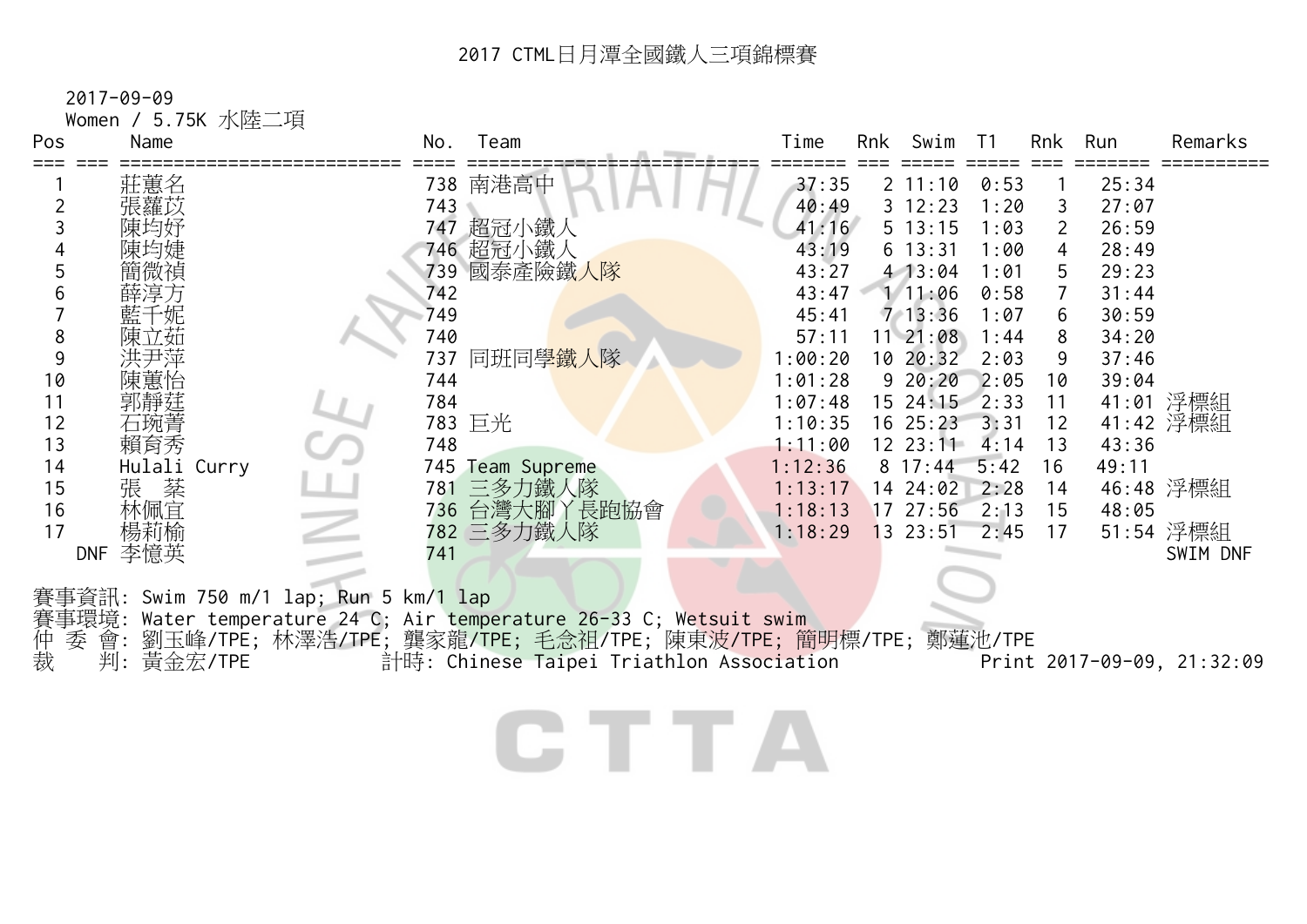2017-09-09

Men / 5.75K 水陸二項

| Pos | Name              | Team<br>No.        | Time    | Rnk<br>Swim    | T <sub>1</sub> | Rnk            | Run   | Remarks         |
|-----|-------------------|--------------------|---------|----------------|----------------|----------------|-------|-----------------|
|     | 楊晁青               | 774                | 36:30   | $3 \t12:45$    | 1:00           |                | 22:46 |                 |
|     | 茆逸榮               | 769                | 41:01   | 2 11:18        | 1:28           | 3              | 28:16 |                 |
|     | 李念錚               | 765                | 43:58   | 1 11:14        | 0:54           | 5              | 31:51 |                 |
|     | 王彥鈞               | 766                | 45:23   | 5 15:36        | 1:31           | 4              | 28:17 |                 |
|     | 陳偉振               | 國泰產險鐵人隊<br>767     | 46:15   | $7 - 17:46$    | 1:27           | $\overline{2}$ | 27:04 |                 |
|     |                   | 超冠小鐵人<br>770       | 48:28   | 414:40         | 1:24           | 8              | 32:25 |                 |
|     | 黃世翔               | 768                | 50:08   | $6 \t16:41$    | 1:33           | 7              | 31:55 |                 |
| 8   | 楊明哲               | 764                | 56:12   | 13 21:52       | 2:27           | 6              | 31:54 |                 |
| 9   | 莊<br>齊            | 同班同學鐵人2隊<br>758    | 59:00   | 920:33         | 3:40           | 9              | 34:49 |                 |
| 10  | 林明政               | 772                | 59:49   | $12 \t21:25$   | 2:17           | 11             | 36:08 |                 |
| 11  | 諾<br>陳            | 761                | 1:01:53 | 10 20:37 2:59  |                | 15             | 38:17 |                 |
| 12  | 余哲丞               | 756 中國醫M54         | 1:01:53 | 21:18<br>11    | 2:22           | 14             | 38:13 |                 |
| 13  | 張建邦               | 763                | 1:04:48 | $15 \ \ 24:28$ | 2:54           | 13             | 37:28 |                 |
| 14  | 賴俊雄               | 759 泰熊             | 1:05:50 | 14 23:04       | 3:05           | 18             | 39:41 |                 |
| 15  | 林文智               | 787                | 1:08:20 | 27:03<br>19    | 2:27           | 16             |       | 38:51 浮標組       |
| 16  | 陳俊廷               | 台林 brothers<br>771 | 1:09:05 | 24:47<br>16    | 4:30           | 19             | 39:48 |                 |
| 17  | 蔡奇展               | 647 跑跑啤調客          | 1:11:54 | 8 20:28        | 4:38           | 20             | 46:49 |                 |
| 18  | 周福祥               | 762                | 1:12:18 | 1826:30        | 6:24           | 17             | 39:25 |                 |
| 19  | 黃皓豊               | 786 詠善一家           | 1:19:56 | 1725:294:27    |                | 21             |       | 50:01 浮標組       |
|     | 馬嘉宏<br><b>DNF</b> | 757 中國醫M54         |         |                |                | 10             |       | 36:01 SWIM DNF  |
|     | 陳俊光<br><b>DNF</b> | 785 巨光             |         |                |                | 12             |       | 36:40 SWIM DNF浮 |
|     | 曾仁泰<br><b>DNF</b> | 泰熊<br>760          |         |                |                |                |       | SWIM DNF        |
|     | 劉逸鈞<br><b>DNF</b> | 773                |         |                |                |                |       | SWIM DNF        |
|     |                   |                    |         |                |                |                |       |                 |

賽事資訊: Swim 750 m/1 lap; Run 5 km/1 lap 賽事環境: Water temperature 24 C; Air temperature 26-33 C; Wetsuit swim 仲 委 會: 劉玉峰/TPE; 林澤浩/TPE; 龔家龍/TPE; 毛念祖/TPE; 陳東波/TPE; 簡明標/TPE; 鄭蓮池/TPE 裁 判: 黃金宏/TPE 計時: Chinese Taipei Triathlon Association Print 2017-09-09, 21:32:09